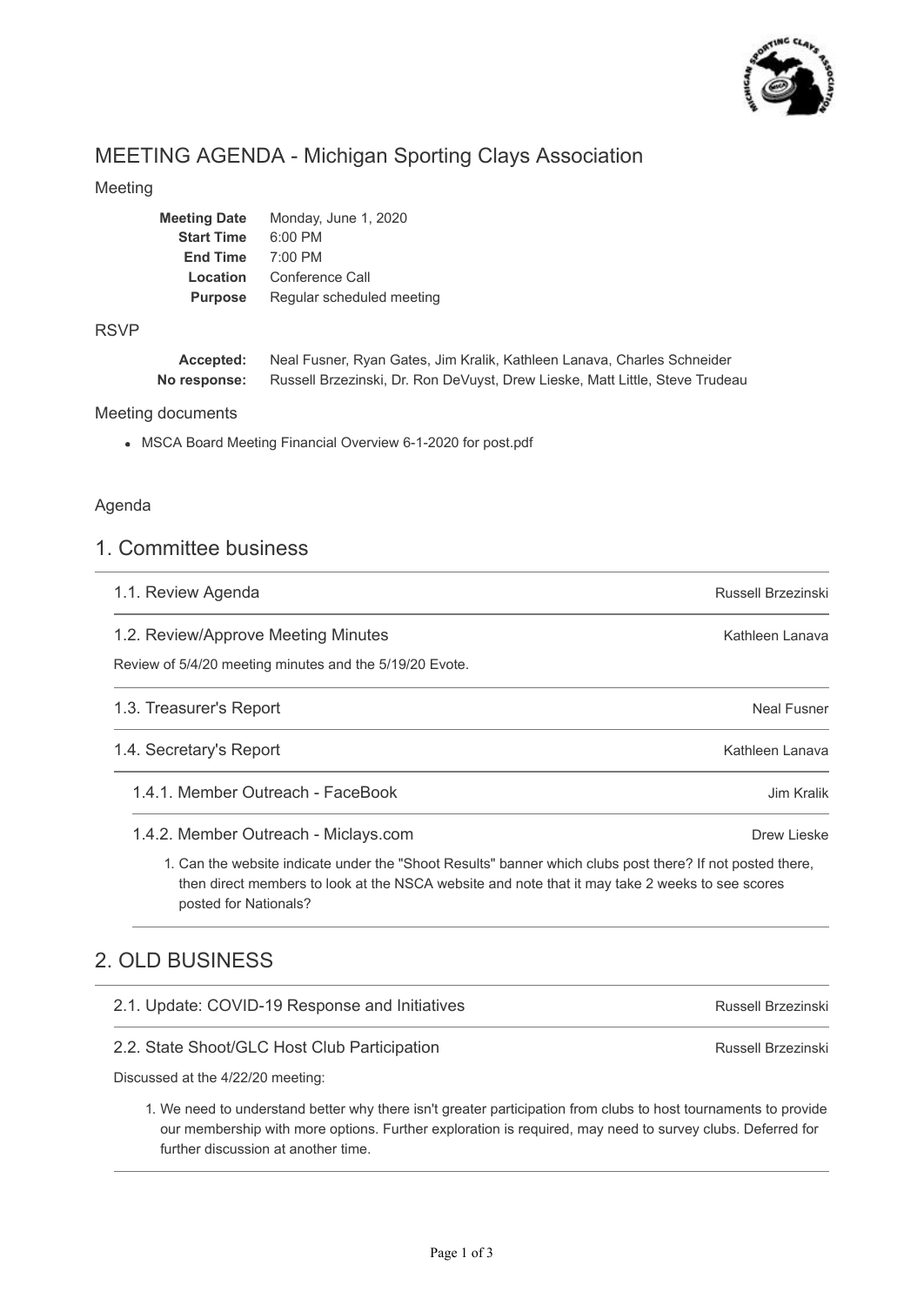2.3. Update: All-State Awards

| 2.4. Update: Recognition All-Americans                | Kathleen Lanava    |
|-------------------------------------------------------|--------------------|
| 2.5. 2020 MSCA Sportsman Award: Steve Schindler       | Russell Brzezinski |
| 2.6. MSCA Board Liability Insurance                   | Russell Brzezinski |
| 2.7. MSCA Membership Survey re: Voting on State Shoot | Kathleen Lanava    |

Discussed at the 4/22/20 meeting:

1. Steve recommended MSCA allow for electronic voting for the membership to decide upon the host club for State Shoot. Kathy made the same recommendation last year. It was not supported. Again, this would require a By-laws change. Concerns raised that 2/3 of the MSCA membership does not participate in the tournament. Can discuss this more in the future. May survey membership.

## 3. NEW BUSINESS

## 3.1. State Championship and GLC Trophy Residence

Where do these trophies reside? Do they rotate with hosting clubs?

- State shoot, at the club which hosted the State Shoot, then move trophy to new hosting club day of shoot?
- GLC, at the club which hosted the GLC, then move trophy to new hosting club day of shoot?
- Ryan will add Matt Topor to the State Championship trophy

(Spirit of Livingston on Grand River & M-59, \$5/tag, 1 wk turnaround)

• Ryan will update GLC trophy, is currently dated to 2014

### 3.2. JotForms

- 1. Access, suggest more than one person. Who best?
- 2. Training required for use of Jotforms? Creation of new forms, use of prior forms, creation of templates? Surveys?
- 3. Does Webmaster need access to Jotforms in order to link to miclays?
- 4. Storage limit? 100 MB
- 5. Used on miclays for GLC/State Shoot Bids, HOF (not linked on miclays as of now). How best to address conflict of interest for bids? Archiving submitted forms? How long to save? Once bids submitted, create PDF of those bids and attach to Mycommittee agenda?
- 6. Used for Board of Directors ballot voting via emailed link through MailChimp. Should there be a two person validation of results? If so, may not need to be saved? Or saved for a certain time period? How to prevent double voting by members?

## 3.3. State Shoot

- 1. Marketing (feather flags, pouches?, etc.)
- 2. Ballots for next year's State Shoot, process of tabulating, who will tabulate?
- 3. Presentation of awards, who, timing? Coordinate timing with host club
- 4.

3.4. NSCA Process for Cancelling or Scheduling Shoots

Kathleen Lanava



Kathleen Lanava